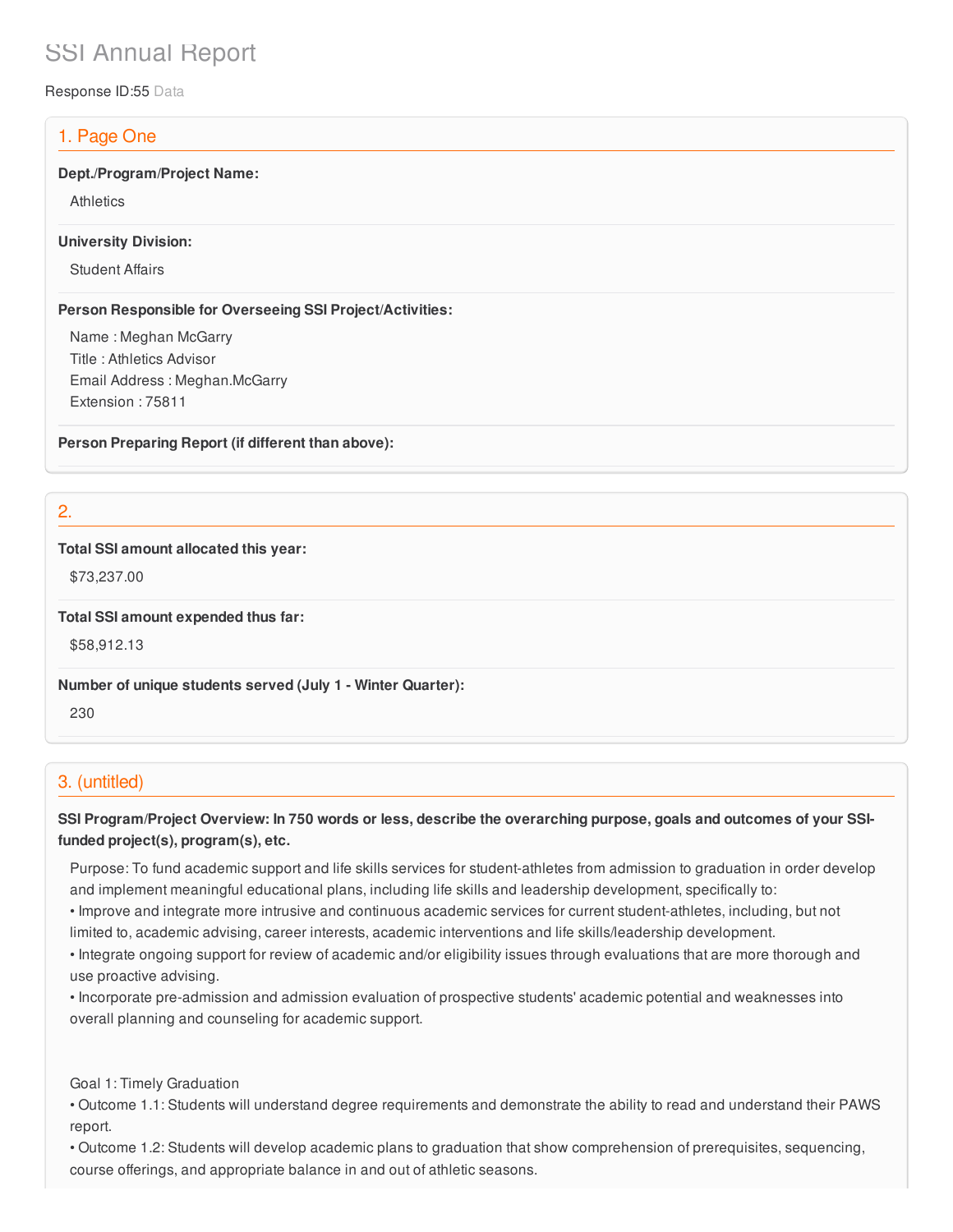Goal 2: Knowledge of University and NCAA Policies, Procedures, and Resources Necessary to Achieve Academic Goals • Outcome 2.1: Students will understand and identify critical university academic policies and procedures.

• Outcome 2.2: Students will understand and identify critical NCAA policies and procedures pertaining to academic student success.

Goal 3: Utilization of Tools and Services Needed Necessary for Academic and Personal Success

• Outcome 3.1: Students will demonstrate an awareness of relevant campus resources.

• Outcome 3.2: Students will use available and relevant campus resources to enhance academic and personal success.

Goal 4: Alignment of Self, Academic Program, and Career Goals

• Outcome: 4.1: Students will articulate how they are aligning personal, educational, and career goals utilizing self-appraisal and appropriate and selection of major/concentration and post-graduate path (to include graduate school and career).

• Outcome 4.2: Students will utilize personal and leadership development opportunities both on campus and nationwide.

### 4. (untitled)

Alignment to ILOs: To which of the following Institutional Learning Outcomes (ILOs) do you feel as though your SSI-funded project aligns? (Check all that apply.) Details regarding the ILOs can be found on Office of [Academic](https://www.csusb.edu/sites/csusb/files/CSUSB_Institutional_Learning_Outcomes-Endorsed.pdf) Programs website.

Breadth of Knowledge Depth of Knowledge Ways of Reasoning and Inquiry Diversity and Inclusion

# 5. (untitled)

SSI-Funded Activities: Please list and describe the activities undertaken through winter quarter with your SSI allocation. **This section should address only those activities occurring this fiscal year.**

Professional Advisor: myself--completed over 435 scheduled advising sessions from fall and winter quarter for studentathletes. Incorporated the myCAP for Q2S advising into my advising sessions. This allowed me to show students a timely graduation. Assisted in the coordination of a fall workshop Resume & Cover Letter Writing (78 Junior/Seniors) and it's follow up Prepare for the Fair/Networking with a Career Counselor (48 Juniors/Seniors) with the Career Center.

### 6. (untitled)

**Progress Towards Outcomes/Cumulative Findings: Describe the progress you have made toward your original SSI goals** and outcomes though winter quarter. Indicate clearly how student success was enhanced by your program or service/s. Be sure to include the measures you employed and evidence/data you collected for each outcome where appropriate.

198 Surveys completed over fall and winter advising period. 206 different students visited my office over both quarters. 435 appointments documented (had many "quick questions" and emails).

Outcome 1.1:

Survey 1/S1 to All SAs:

• Served 61% of newly admitted students for 18-19 academic year;

o 39% returning students

o 54 1st time freshmen

o largest population of student in college: Natural Science

• To the question "How would you rate Athletic Academic Services in assisting you with understanding and using your PAWS report?" 63% of respondents had an increase and 12% had no impact.

• To the question "Confidence in ability to do long-term academic planning (through graduation)?" 88% of the respondents increased their confidence after meeting with me.

Outcome 1.2:

Survey 1/S1 to All SAs: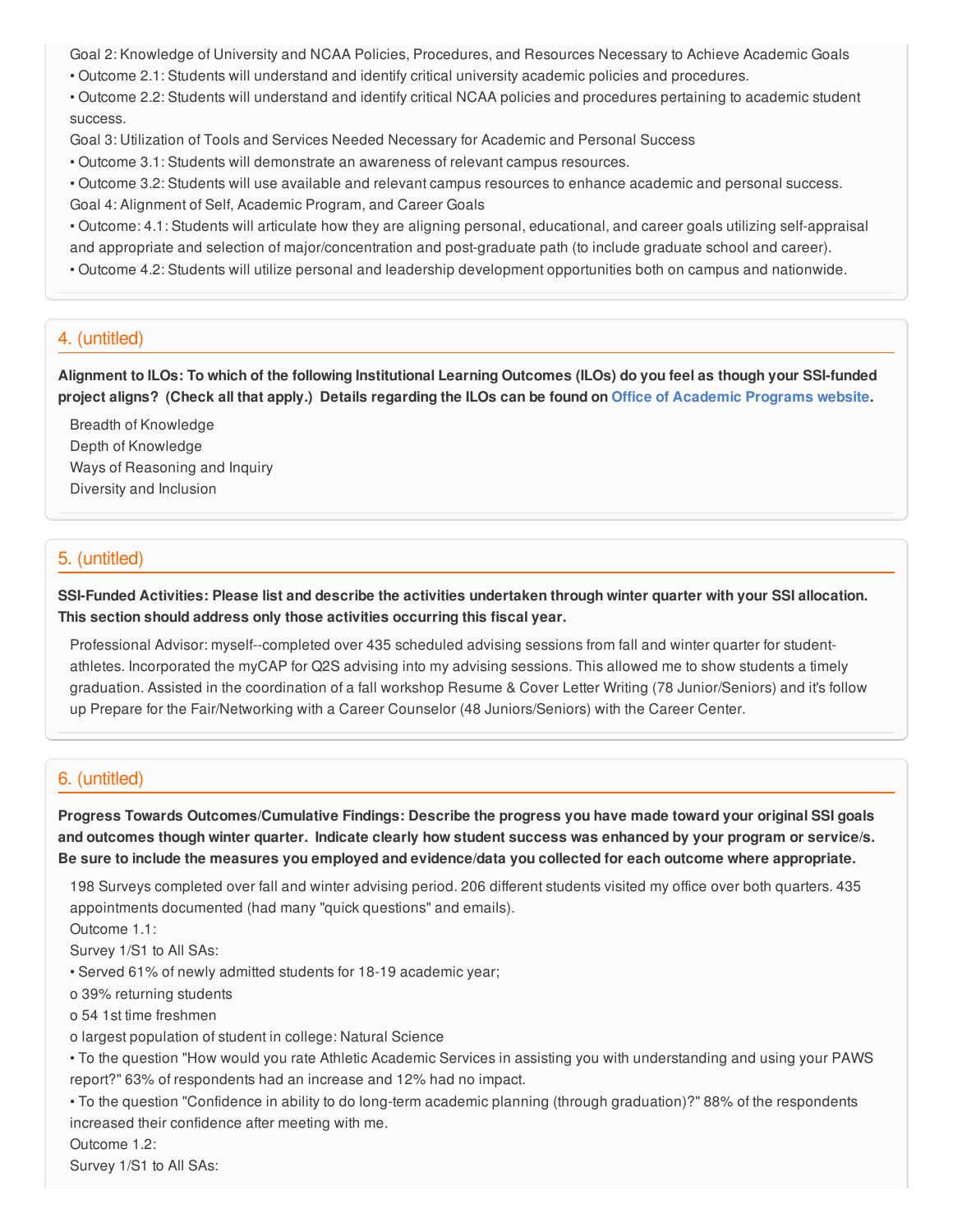- 92% of students responded stating an Academic Plan (myCAP) created/updated
- 79% stated in the meeting we discussed the Q2S conversion and how it affected them
- 74% stated their "Understanding of course selection process and balance" increased
- 67% stated their "Understanding of PAWS report" increased
- 71% stated their "Knowledge of where I stand with regard to NCAA eligibility" increased
- 80% stated their "Confidence in ability to do short-term academic planning (quarterly)" increased
- 71% stated their "Confidence in ability to do long-term academic planning (through graduation)" increased

Outcome 2.1 and 2.2:

• Student athletes have access to the student athlete handbook with all NCAA rules regarding progress towards degree. Survey 1/S1 to All SAs:

• 71% stated their "Knowledge of where I stand with regard to NCAA eligibility" increased

Outcome 3.1:

Survey 1/S1 to All SAs:

- 67% stated their "Understanding applicable policies and procedure" increased and 33.4% had no impact
- 75% stated they were "referred me to other campus resources if appropriate"

Outcome 3.2:

• Laptop checkout is 100%.

• Increased partnership with the Career Center to give students an avenue for personal development.

Outcome: 4.1

• S1: 40% indicated their knowledge increased on how their major connects to possible career or grad school options and 54% had confidence that they have chosen the right major.

• S1: 3.9% discussed a post-graduation plan

Outcome: 4.2

- Fall Life Skills: All student athletes attended Title IX events
- Fall Life Skills: Resume & Cover Letter Writing (78 Junior/Seniors) and it's follow up
- Winter Life Skills 1/17: Prepare for the Fair/Networking Career Counselor (48 Juniors/Seniors)

Other related data:

• GPA:

- o 4% increase in in GPA from Fall Quarter
- o Male Sports: 8.35% GPA increase from Fall
- o Female Sports: 2% GPA increase from Fall
- o Baseball had a 13.3% increase from Fall
- o Volleyball: 3.43 Winter GPA, highest department GPA since Winter 2017
- o 33 current student-athletes graduating June-December (30% of our academically labeled seniors)

### 7. (untitled)

**Recommendations for Continual Improvement/Action Plan: Based on the analysis of your assessment results, what** actionable steps can be taken to make improvements? How can you improve students' achievement of the SLO or your **office's performance in terms of operations? What is your expected timeline?**

Based on the responses from my meetings and Life Skills---some immediate steps that can be taken include:

- 1) Providing more information regarding the Q2S conversion
- 2) Continuing to integrate the myCAP information
- 3) Creating e a data base of students within majors to have a mailing listserve for career "life after sport"

Athletics is working very hard to meet the student's development. We are continuing our partnership with the Career Center to work with our student-athletes. I will continue to send emails to students with particular major for internships and graduate schools.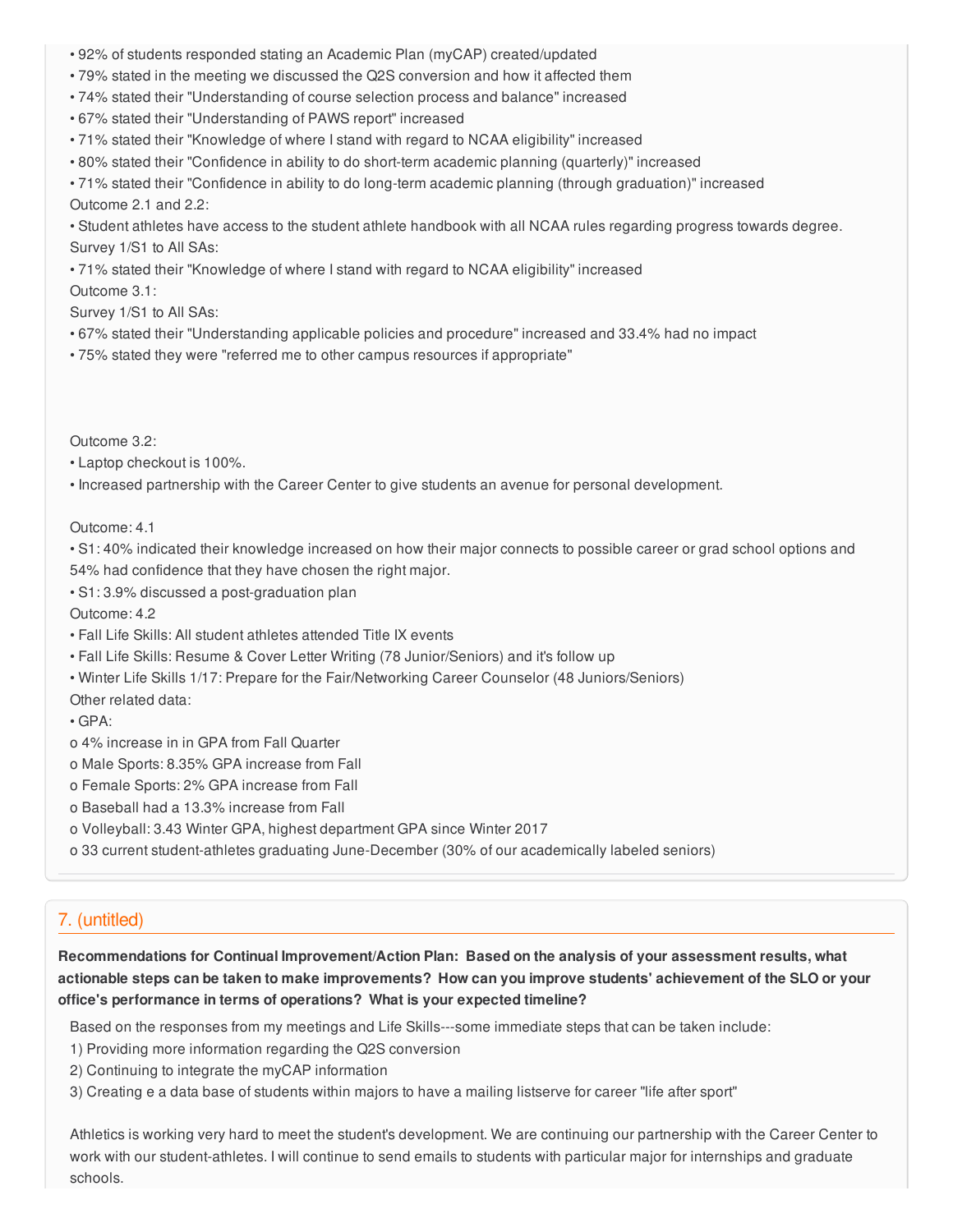Resources for Continual Improvement/Action Plan: What additional resources, if any, are needed to bring the above **continual improvements to fruition?**

Continued improvement with cross campus involvement. Being able to have right information for the students.

### 8. (untitled)

Challenges: If applicable, please list any significant challenges encountered that have affected your ability to fully implement your intended activities or to reach your articulated outcomes. Please also indicate if you need assistance in **addressing these challenges.**

A challenge for me this year has the number of students having questions about the Q2S and wanted a complete roadmap or an idea what it could look like. Unfortunately, I do not have that and campus is not ready for that yet either. Continued inclusion in campus advising events Additional funding to assist the number of students with Q2S in relation to Athletics would help my workload and allow students to learn from others.

## 9. Budget Summary with Alignment to Outcomes and Activities

Budget Summary: Please account for all expenditures of SSI funds for this project using the SSI Annual Report Budget **Summary Template. (The template can be found at <http://ssi.csusb.edu/assessment>.) Upload your completed summary here.**

[SSI\\_Annual\\_Report\\_Budget\\_Summary\\_Athletics.xlsx](https://surveygizmoresponseuploads.s3.amazonaws.com/fileuploads/98679/3939151/226-7dd314030b5ba24f44e1c281cb27bab5_SSI_Annual_Report_Budget_Summary_Athletics.xlsx)

### 10. (untitled)

Check-in/Usage Report: Please upload any check-in or usage data you have for students who have engaged with your project/program since July 1 through the end of winter quarter. Uploads should be in Excel and include, at minimum, **students' CoyoteIDs; password-protected SPSS files may be submitted via email to Institutional\_Research@csusb.edu.** Additional information such as date(s) of visit(s)/interaction(s) and students' names would also be helpful. (The Office of Institutional Research is working to establish an overall assessment of SSI; to do this, we need your help in collecting and **sharing students' engagement with and usage of SSI-funded projects and programs.)**

[data.xlsx](https://surveygizmoresponseuploads.s3.amazonaws.com/fileuploads/98679/3939151/118-10977c40684b3e27b5dfa28e37e82e51_data.xlsx)

# 11. Thank You!

#### **New Send Email**

Apr 15, 2019 20:01:25 Success: Email Sent to: Meghan.McGarry,